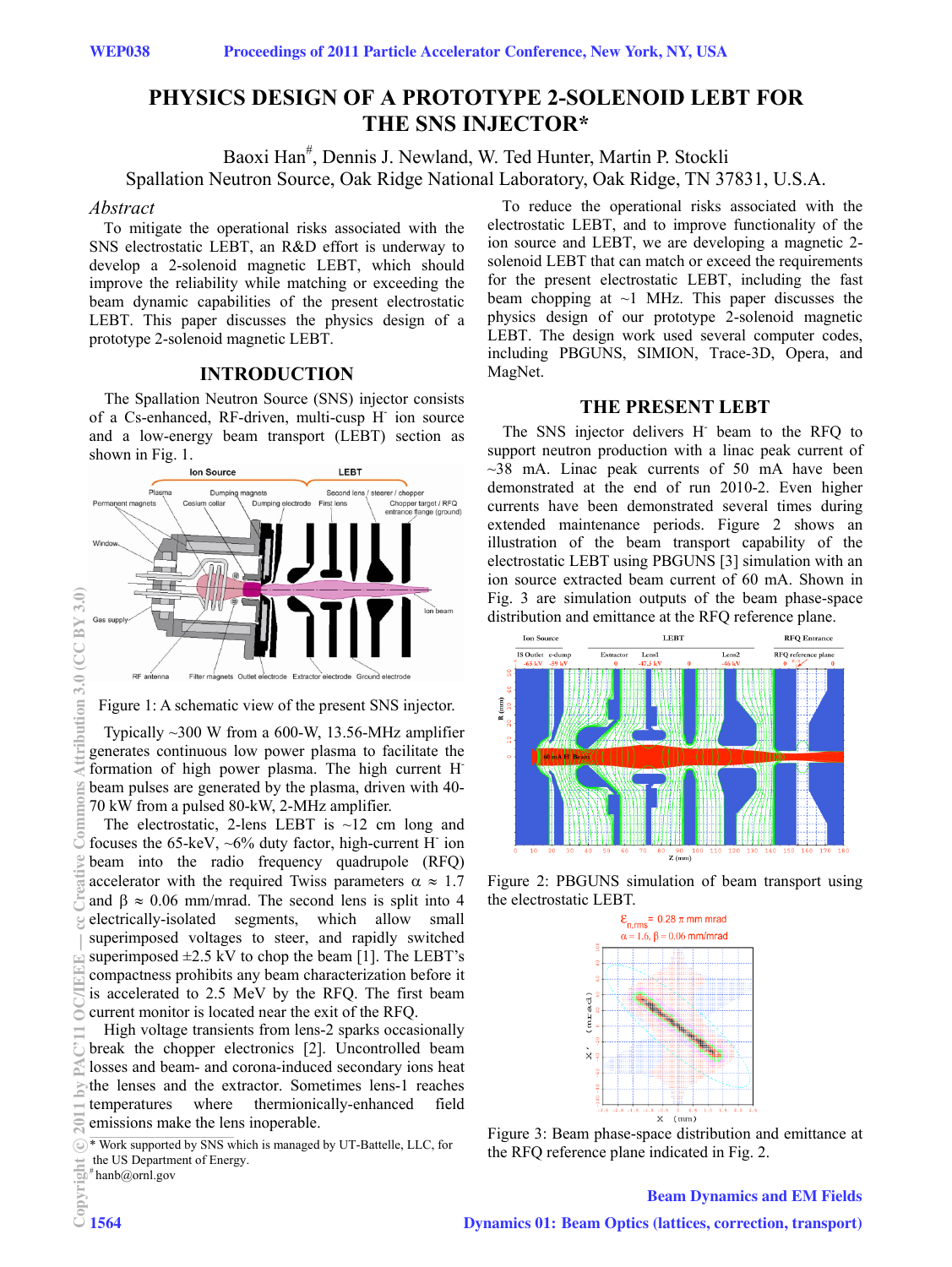By applying  $\pm 2.5$  kV on the opposite pairs of lens-2 segments with a  $\sim$ 1 MHz frequency, the H<sup>-</sup> beam is chopped in the LEBT to create the clean gaps in the beam required for a low-loss beam extraction from the accumulator ring. Figure 4 is a diagram of the SNS chopper system. In operation, the timing system is set to deflect the beam sequentially in four different transverse directions.



Figure 4: SNS chopper system diagram.

 Figure 5 is a simulation of the reference particle (center ray) using SIMION code [4] to evaluate the deflection power of the chopping voltages. With  $\pm 2.5$  kV chopping voltages and the same settings on the ion source and LEBT electrodes as in Fig. 2, at the RFQ entrance the reference particle is 4.5 mm away from the axis with a trajectory angle of 7.33°.



Figure 5: Deflection of the reference particle at the chopper target location with the electrostatic LEBT.

# **THE 2-SOLENOID LEBT DESIGN**

The design goals for the 2-solenoid magnetic LEBT are to improve operational reliability without compromising the beam dynamic capabilities of the present electrostatic LEBT; specifically the Twiss parameters, the speed of the chopping, and the beam in the gap. Figure 6 shows a schematic view of the designed 2-solenoid magnetic LEBT. The chopper will operate at the potentials needed for the beam chopping and steering, because no high voltage is required for electrostatic focussing. This eliminates the high voltage sparks and their harmful transients. Uncontrolled beam losses will spread over the beam pipes, which are cooled by ambient air, which eliminates the thermal runaways of insufficiently-cooled high voltage electrodes in vacuum. In addition, the beam can be characterized before being injected the RFQ improving and simplifying the beam diagnostics.



Figure 6: A schematic view of the 2-solenoid LEBT.

The design effort focused on the dimensions and the system layout to achieve the beam dynamic requirements within the constraints of the existing laboratory infrastructure. The initial layout and dimensions for the beam transport were estimated using PBO Lab Trace-3D code [5], and the detailed treatments were carried out using PBGUNS. The dimensions for the two solenoids were decided to be the same with an effective length of 135 mm. Figure 7 shows a PBGUNS simulation of the beam transport in the prototype design 2-solenoid LEBT. A 60 mA beam was extracted from the source and transported in the 2-solenoid LEBT with neutralized space-charge because negative ion beams rapidly accumulate the secondary ions produced in collisions with the residual gas. However, the rapidly changing electric fields in the chopper prohibit a substantial accumulation of neutralizing ions, and therefore the beam inside the chopper is simulated with full space-change, as shown in Fig. 8. Figure 9 shows the beam phase-space distribution and emittance at the RFQ reference plane simulated with solenoidal fields of -0.291 T and 0.456 T. The calculated beam size and emittance at the RFQ entrance exceed the





space-charge in the chopper. distribution and emittance at the RFQ reference plane.

### Beam Dynamics and EM Fields

### Dynamics 01: Beam Optics (lattices, correction, transport) 1565